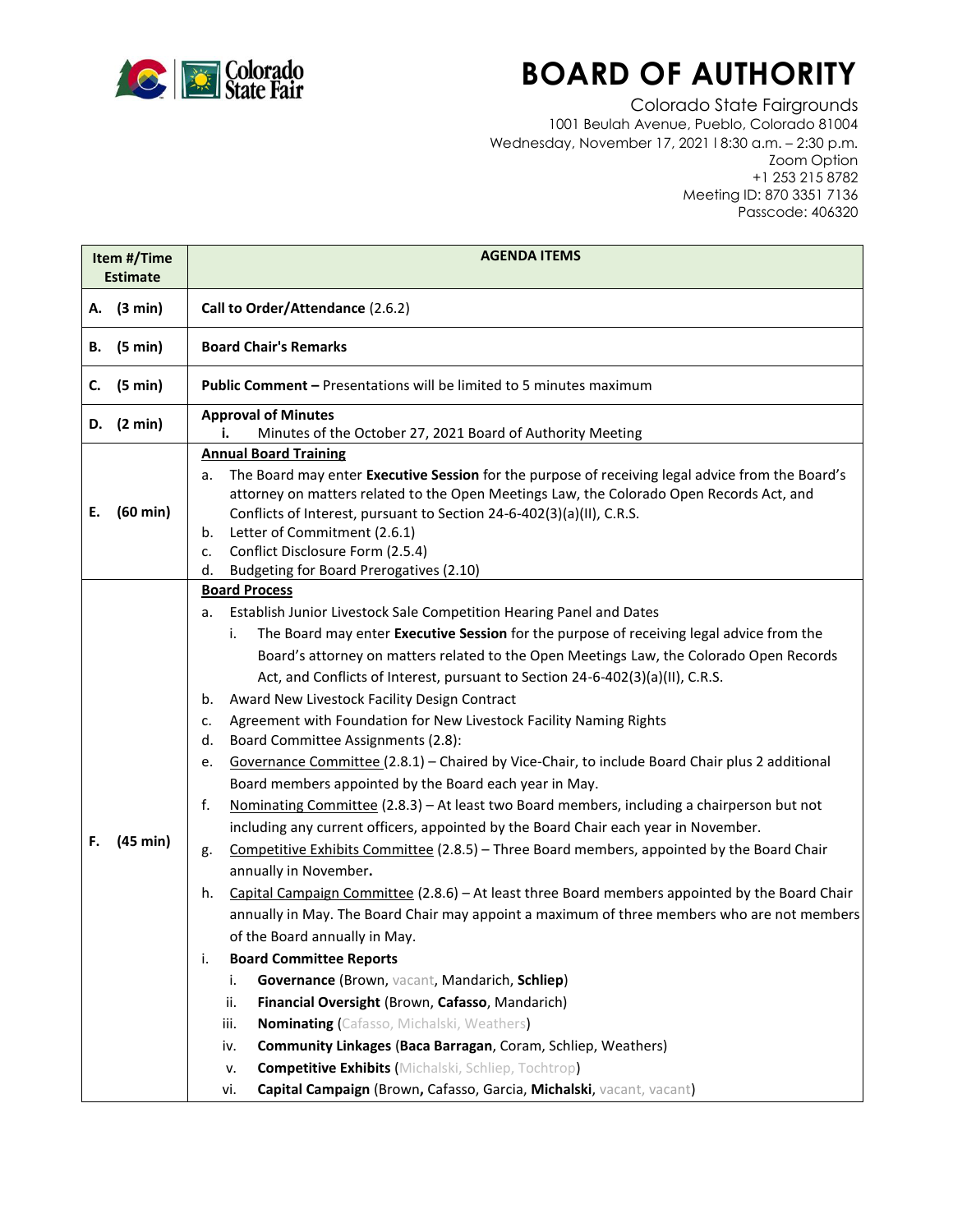

## **BOARD OF AUTHORITY**

Colorado State Fairgrounds 1001 Beulah Avenue, Pueblo, Colorado 81004 Wednesday, November 17, 2021 l 8:30 a.m. – 2:30 p.m. Zoom Option +1 253 215 8782 Meeting ID: 870 3351 7136 Passcode: 406320

| Item #/Time<br><b>Estimate</b> |                    | <b>AGENDA ITEMS</b>                                                                                                                                                                                                                                                                                                                                                                                                                                                                                   |                                           |  |  |  |
|--------------------------------|--------------------|-------------------------------------------------------------------------------------------------------------------------------------------------------------------------------------------------------------------------------------------------------------------------------------------------------------------------------------------------------------------------------------------------------------------------------------------------------------------------------------------------------|-------------------------------------------|--|--|--|
|                                | G. (60 min)        |                                                                                                                                                                                                                                                                                                                                                                                                                                                                                                       |                                           |  |  |  |
|                                |                    |                                                                                                                                                                                                                                                                                                                                                                                                                                                                                                       | <b>Grounds Tour</b>                       |  |  |  |
|                                |                    | <b>Current Master Plan Projects</b><br>а.                                                                                                                                                                                                                                                                                                                                                                                                                                                             |                                           |  |  |  |
| н.                             | (30 min)           | <b>MONITORING CEO PERFORMANCE (Policy 4.4)</b>                                                                                                                                                                                                                                                                                                                                                                                                                                                        |                                           |  |  |  |
|                                |                    | Board acts to accept/reject the following monitoring reports due/submitted since last meeting                                                                                                                                                                                                                                                                                                                                                                                                         |                                           |  |  |  |
|                                |                    | <b>INSTRUCTIONS FOR THESE AGENDA ITEMS:</b> It is important that the Board be sure its members are<br>carrying out their out-of-meeting duty to read the GM's reports. If Board members have specific<br>questions they would like answered, rather than put the GM on the spot in a meeting, they should<br>afford the courtesy of letting the GM know any concerns/questions they would have that might<br>preclude them from concurring that the report demonstrates consistency with the policy.) |                                           |  |  |  |
|                                |                    | <b>Ends Monitoring</b><br>а.                                                                                                                                                                                                                                                                                                                                                                                                                                                                          |                                           |  |  |  |
|                                |                    | <b>POLICY#</b>                                                                                                                                                                                                                                                                                                                                                                                                                                                                                        | <b>TITLE</b>                              |  |  |  |
|                                |                    | 1.1                                                                                                                                                                                                                                                                                                                                                                                                                                                                                                   | <b>Annual Fair</b>                        |  |  |  |
|                                |                    | <b>Management Parameters Monitoring</b><br>b.                                                                                                                                                                                                                                                                                                                                                                                                                                                         |                                           |  |  |  |
|                                |                    | <b>POLICY#</b>                                                                                                                                                                                                                                                                                                                                                                                                                                                                                        | <b>TITLE</b>                              |  |  |  |
|                                |                    | 3.3                                                                                                                                                                                                                                                                                                                                                                                                                                                                                                   | <b>Financial Condition and Activities</b> |  |  |  |
|                                |                    | 3.5                                                                                                                                                                                                                                                                                                                                                                                                                                                                                                   | <b>Financial Planning and Budgeting</b>   |  |  |  |
|                                |                    | <b>Suggested Motion:</b>                                                                                                                                                                                                                                                                                                                                                                                                                                                                              |                                           |  |  |  |
|                                |                    | "MOTION: that the Board approve that the GM's monitoring report on Ends Policy #1.1 (Annual Fair")<br>"conveys (a) interpretations of the policy provisions that are reasonable, and (b) that the report<br>reasonably substantiates compliance with the policy provisions, consistent with the GM's<br>interpretations."                                                                                                                                                                             |                                           |  |  |  |
|                                |                    | "MOTION: that the Board approve that the GM's monitoring report on Management Parameters<br>Policy #3.3 and 3.5 (Financial Condition and Activities & Financial Planning and Budgeting) "conveys<br>(a) interpretations of the policy provisions that are reasonable, and (b) that the report reasonably<br>substantiates compliance with the policy provisions, consistent with the GM's interpretations."                                                                                           |                                           |  |  |  |
| Ι.                             | (60 min)           | Lunch                                                                                                                                                                                                                                                                                                                                                                                                                                                                                                 |                                           |  |  |  |
| J.                             | $(80 \text{ min})$ | <b>GM/Staff Updates</b>                                                                                                                                                                                                                                                                                                                                                                                                                                                                               |                                           |  |  |  |
|                                |                    | a.                                                                                                                                                                                                                                                                                                                                                                                                                                                                                                    | 2021 Colorado State Fair Reports          |  |  |  |
|                                |                    | i.                                                                                                                                                                                                                                                                                                                                                                                                                                                                                                    | <b>Public Safety</b>                      |  |  |  |
|                                |                    | ii.                                                                                                                                                                                                                                                                                                                                                                                                                                                                                                   | Marketing                                 |  |  |  |
|                                |                    | iii.                                                                                                                                                                                                                                                                                                                                                                                                                                                                                                  | Programming and Partnerships              |  |  |  |
|                                |                    |                                                                                                                                                                                                                                                                                                                                                                                                                                                                                                       | <b>Food Concessions</b><br>а.             |  |  |  |